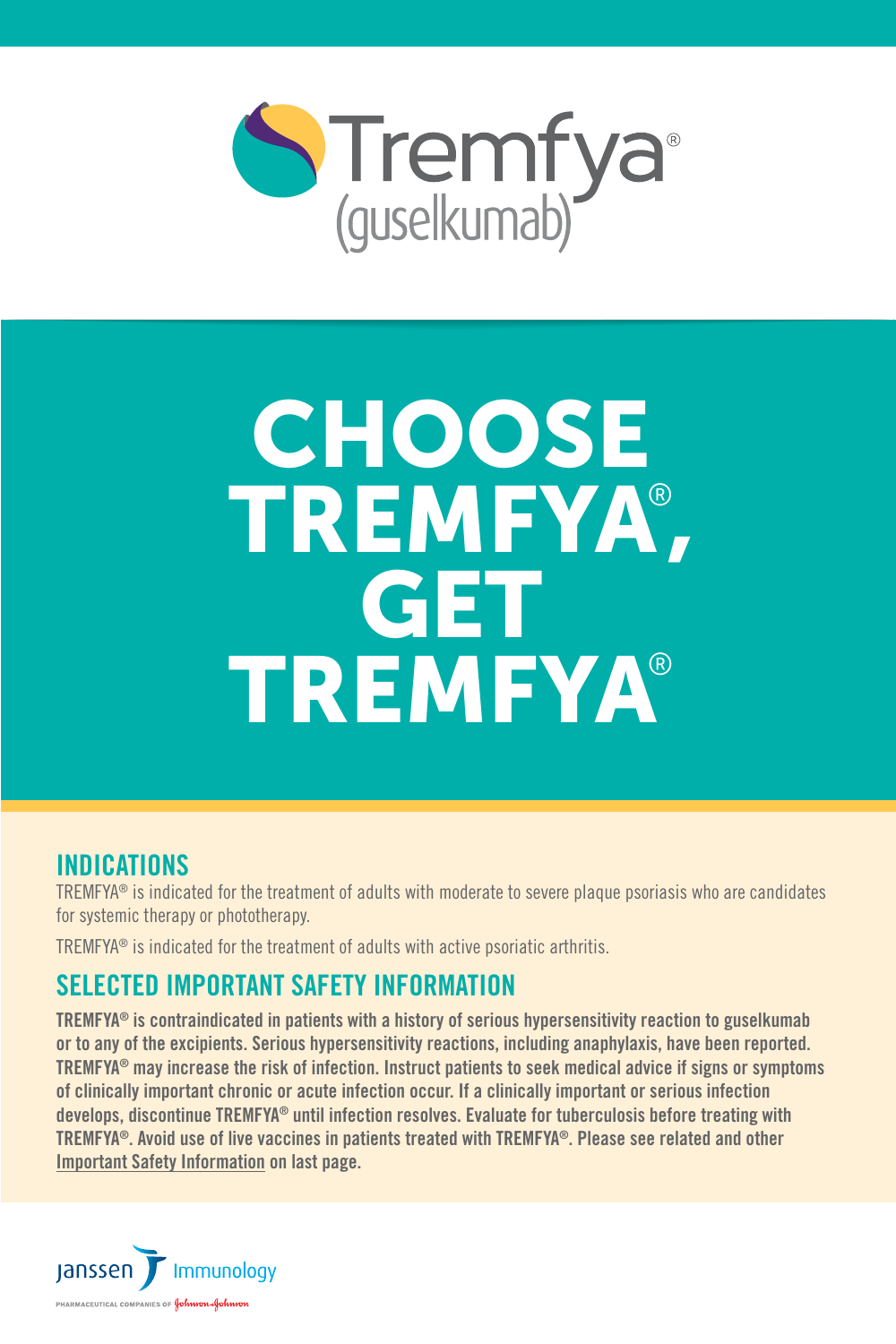

# RESOURCES TO HELP YOUR PATIENTS

# SUPPORT FOR YOUR PATIENTS



We are dedicated to helping your patients get started with the TREMFYA® treatment you prescribed. Enrollment starts with you completing

## 1 FORM

Please see the [Important Safety Information](#page-3-0) on the last page and the full [Prescribing Information.](http://www.janssenlabels.com/package-insert/product-monograph/prescribing-information/TREMFYA-pi.pdf) Provide the [Medication Guide](http://www.janssenlabels.com/package-insert/product-patient-information/TREMFYA-medication-guide.pdf) to your patients and encourage discussion.



In addition, in the midst of current uncertainties surrounding insurance coverage, we want to help your patients understand their coverage options and where Janssen programs may be able to help. Enrollment starts with your patient accepting

### 1 PHONE CALL 1 PHONE CALL 866-889-5660 866-889-5660



Scan to add the Wegmans Specialty Pharmacy number to your phone

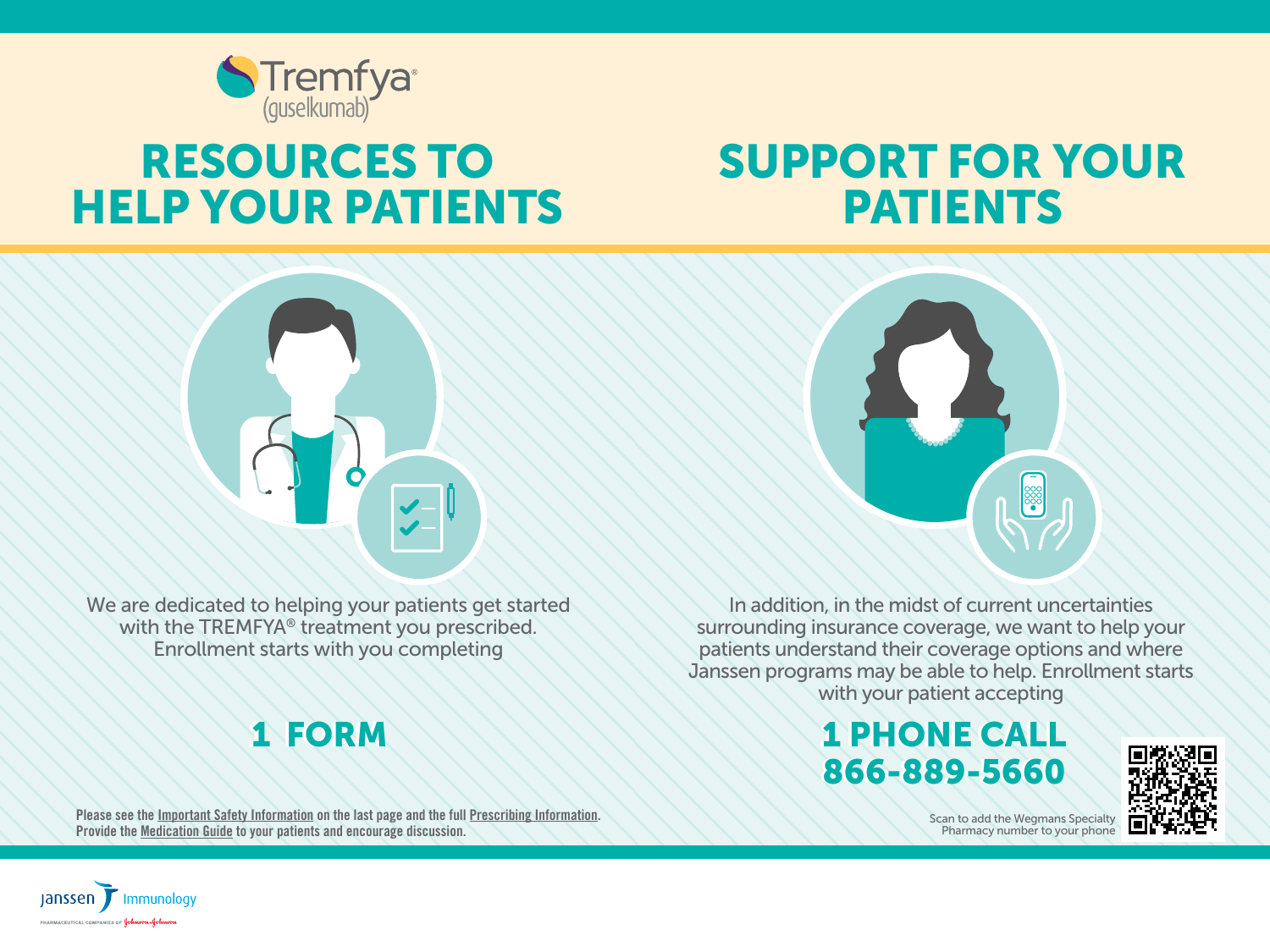#### FOR COMMERCIALLY INSURED PATIENTS

### **START WITH TREMFYA®** SO SIMPLE TRIAL PROGRAM

The TREMFYA® So Simple Trial Program provides patients their first dose of TREMFYA® so they may determine with their provider if it is right for them.



This trial program is open to patients who have commercial insurance, government coverage, or no insurance coverage. However, there is no guarantee of continuous accessibility after the program ends.

\*Shipment can be authorized within 3 business days of submitting a prescription pending patient program opt-in and scheduling shipment.

Program is for medication only. Program terms may change.

#### SUBMIT A COMPLETED [PRESCRIPTION ENROLLMENT FORM](https://www.janssencarepath.com/sites/www.janssencarepath.com/files/tremfya-prescription-information-and-enrollment-form.pdf) (VIA JANSSEN CAREPATH)

Please see the [Important Safety Information](#page-3-0) on the last page and the full [Prescribing Information.](http://www.janssenlabels.com/package-insert/product-monograph/prescribing-information/TREMFYA-pi.pdf) Provide the [Medication Guide](http://www.janssenlabels.com/package-insert/product-patient-information/TREMFYA-medication-guide.pdf) to your patients and encourage discussion.

### **STAY ON TREMFYA®**

#### SUBMIT A COMPLETED PRIOR AUTHORIZATION FORM

to the patient's insurance company (via Janssen CarePath or the insurance company directly)



Janssen Link offers eligible patients TREMFYA<sup>®</sup> at no cost until their commercial insurance covers the medication

See program requirements at [JanssenCarePath.com/Tremfya/Janssen-Link.](http://JanssenCarePath.com/Tremfya/Janssen-Link)

The Janssen CarePath Savings Program and Janssen Link are not valid for patients using Medicare, Medicaid, or other government-funded programs.

Both programs are for medication only. Program terms may change.

#### JANSSEN CAREPATH

**PATIENTS NEEDING** EXTRA SUPPORT

DELAYED >5 BUSINESS DAYS OR DENIED

> can provide information about other resources that may be able to help your patients with their out-of-pocket costs

Have patients visit [JanssenCarePath.com](http://JanssenCarePath.com) for more information about affordability programs that may be available.

For more information about Janssen CarePath, talk with your Janssen Representative.

Call a Janssen CarePath Care Coordinator at 877-CarePath (877-227-3728), Monday-Friday, 8:00 AM to 8:00 PM ET Sign Up or Log In to the Provider Portal at [JanssenCarePathPortal.com](https://www.janssencarepathportal.com/s/login/) Visit [JanssenCarePath.com](https://www.janssencarepath.com/hcp/tremfya)